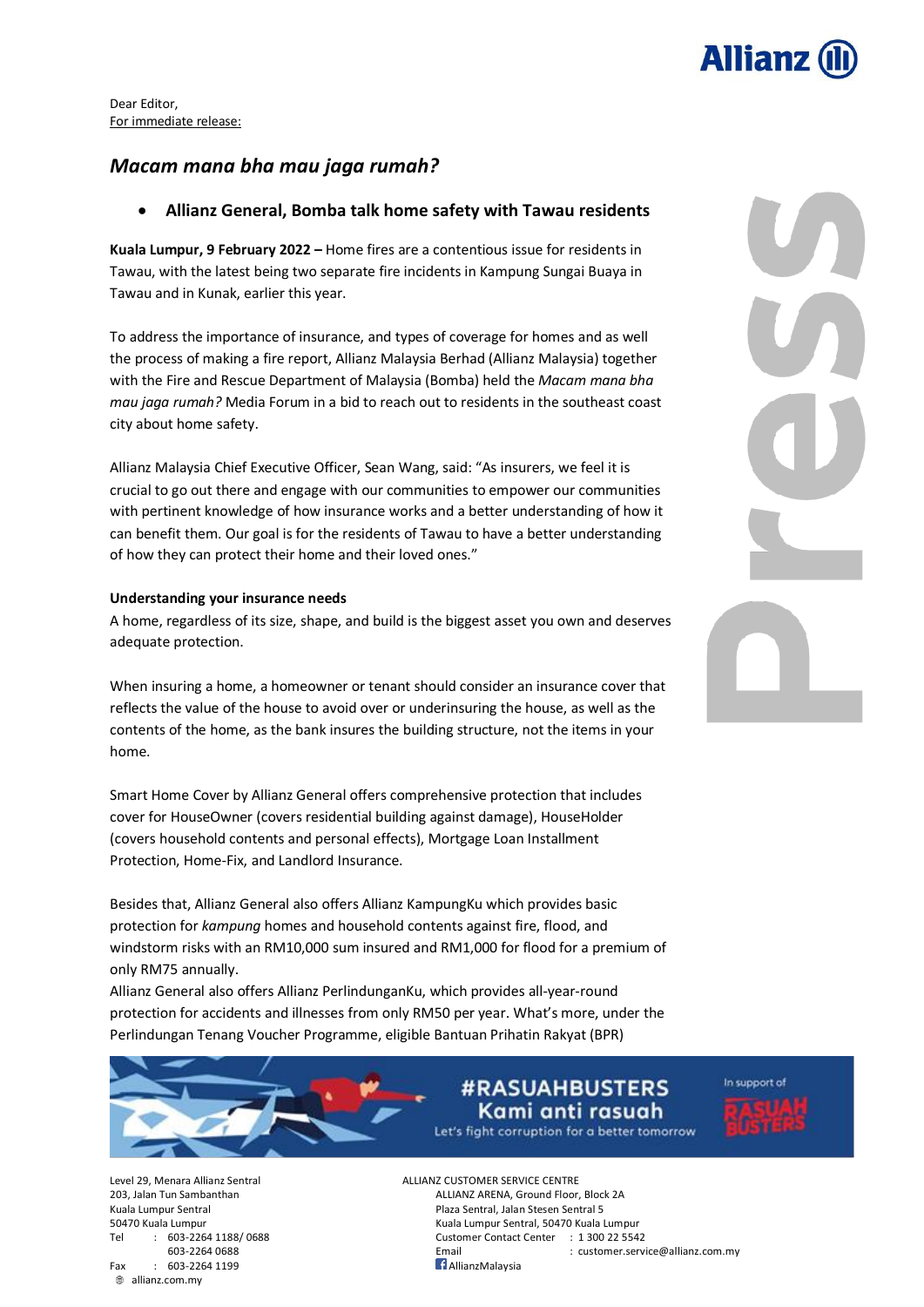

recipients can redeem their RM75 voucher towards purchasing affordable insurance such as Allianz PerlindunganKu at no additional cost!

## **Tawau residents share their experience**

During the forum, Tawau residents, Mohd Yusree Yahya (Kampung Titingan), Irwan Tajari (Tanjung Batu Keramat), and Nurhayati Mustafa (Kampung Kinabutan Bukit) also shared their experience with fire incidents.

"The fire happened at Kampung Otentik, Tanjung Batu Keramat in 2019, involved 67 homes; 54 homes were razed to the ground while 13 other homes were partially burnt. When the fire first started, the Bomba was quick to the scene, however low water pressure hampered their efforts," said Irwan.

"Previously the homes were so close to one another that you could jump from one roof to another easily. After the fire, together with the Tawau Municipal Council, the houses were reconstructed in accordance with regulations, built at designated locations. Each home was also properly distanced from each other," added Irwan.

### **Bomba: Awareness on fire prevention is crucial**

According to Bomba, there were total 311 fire incidents involving homes, shop lots, vehicles, and even *lalang*, in Tawau in 2019, but these incidents have seen a decline in 2020 (165 cases) and 2021 (162 cases). Furthermore, there were 58 reported cases of structural fires, compared to 33 cases in 2020 and 34 cases in 2021, while fire cases involving *rumah setinggan* (squatter homes) also dropped from four cases in 2019, zero cases in 2020 and two cases in 2021.

PKPgB Zulbada Alior, Senior Superintendent of Fire, Bomba, State of Sabah, Tawau Zone, revealed that putting out a fire within the first five minutes is crucial in preventing serious fire-related calamities. Once on the scene, Bomba's priority is to ensure that there is no further danger to lives and damage to assets and properties involved.

"There are many contributing factors when it comes to fires. Negligence, not having a fire extinguisher, not knowing how to use one and the general lack of awareness of fireproofing one's home such as not leaving the stove unattended are some examples. So, we must proactive and make conscious efforts to minimise the probability of a fire," said PKPgB Zulbada.

In an event of a home fire, the rightful claimers for fire insurance would be the victims, house owners, or house tenants. To facilitate an insurance claim, the claimant would require a Fire Incident Report or SLKK (Salinan Laporan Kebakaran/Kecemasan).

Below is a checklist of documents needed when applying for the SLKK.

**#RASUAHBUSTERS** Kami anti rasuah Let's fight corruption for a better tomorrow



Fax : 603-2264 1199 **AllianzMalaysia** allianz.com.my

Level 29, Menara Allianz Sentral ALLIANZ CUSTOMER SERVICE CENTRE 203, Jalan Tun Sambanthan ALLIANZ ARENA, Ground Floor, Block 2A Kuala Lumpur Sentral **Plaza Sentral Sentral Sentral Sentral Sentral Sentral Sentral Sentral Sentral S** 50470 Kuala Lumpur Kuala Lumpur Sentral, 50470 Kuala Lumpur Tel : 603-2264 1188/ 0688 Customer Contact Center : 1 300 22 5542 603-2264 0688 Email : customer.service@allianz.com.my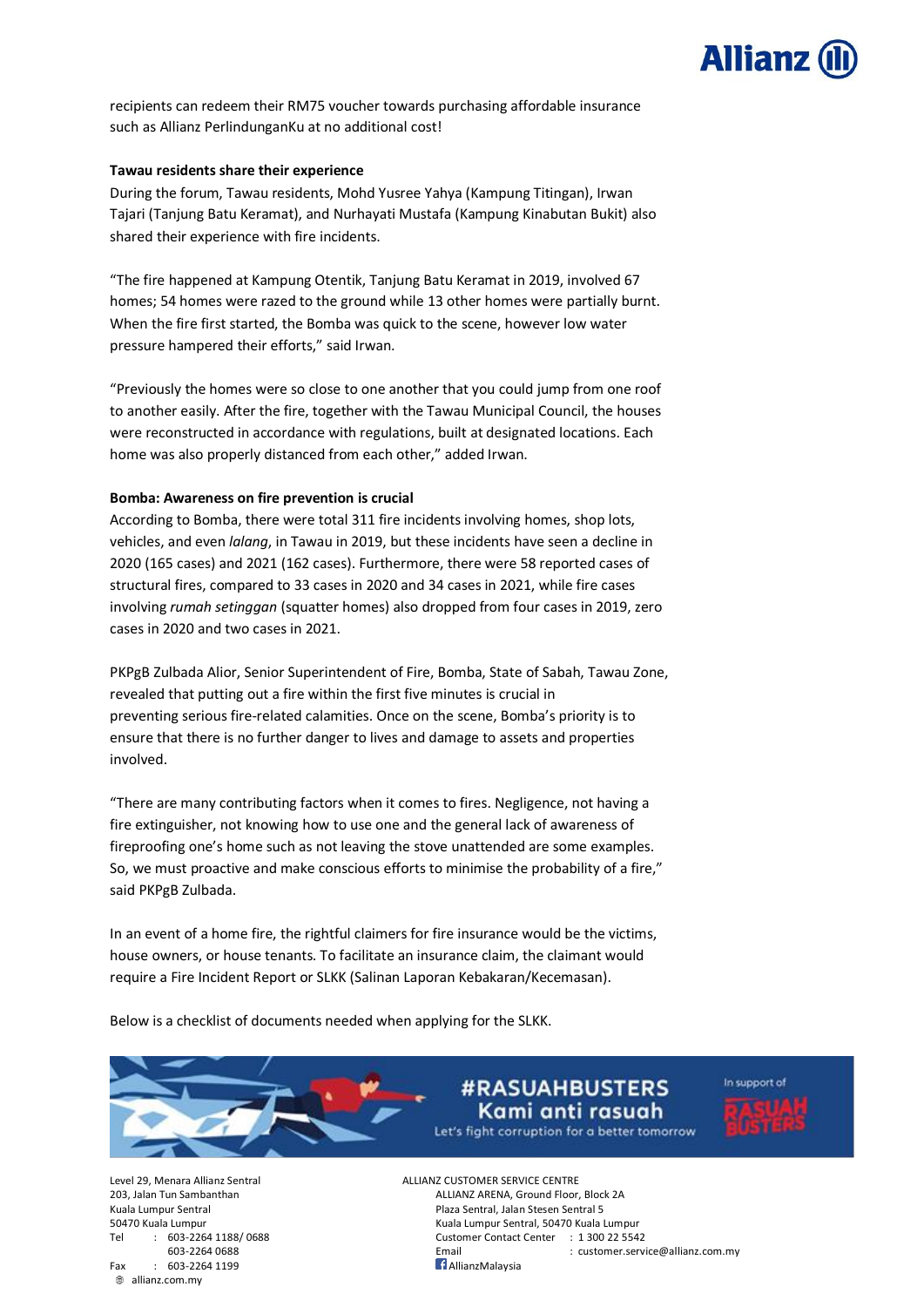

- Bring a letter or fill in a request form for a certified copy of the SLKK from the Fire Operation and Rescue Division. Ensure that the letter contains details of the incident (date, time, and address).
- The report will cost RM100.00.
- A photocopy of the police report
- A completed SLKK form
- Insurance policy
- Your vehicle grant (if the fire involves a vehicle)
- A Photocopy of Identification Card

To learn more about Allianz KampungKu and Smart Home Cover, visit [allianz.com.my/personal/home-motor-and-travel/home.html.](https://www.allianz.com.my/personal/home-motor-and-travel/home.html)

To learn more about how you can take advantage of the Perlindungan Tenang Voucher Programme with Allianz Malaysia, visit [allianz.com.my/personal/whats](https://www.allianz.com.my/personal/whats-new/perlindungan-tenang-voucher-programme.html)[new/perlindungan-tenang-voucher-programme.html.](https://www.allianz.com.my/personal/whats-new/perlindungan-tenang-voucher-programme.html)

#### **About Allianz in Malaysia**

The investment holding company, Allianz Malaysia Berhad, a subsidiary of Allianz SE, has two insurance subsidiaries - Allianz General Insurance Company (Malaysia) Berhad ("Allianz General") and Allianz Life Insurance Malaysia Berhad ("Allianz Life").

Allianz General is one of the leading general insurers in Malaysia and has a broad spectrum of services in personal lines; small to medium enterprise business and large industrial risks. The GWP for general insurance business for financial year 2020 reached a mark of RM2.36 billion. Allianz Life offers a comprehensive range of life and health insurance and investment-linked products and



Fax : 603-2264 1199 **AllianzMalaysia** allianz.com.my

Level 29, Menara Allianz Sentral ALLIANZ CUSTOMER SERVICE CENTRE 203, Jalan Tun Sambanthan ALLIANZ ARENA, Ground Floor, Block 2A Kuala Lumpur Sentral **Plaza Sentral Sentral Sentral Sentral Sentral Sentral Sentral Sentral Sentral S** 50470 Kuala Lumpur Kuala Lumpur Sentral, 50470 Kuala Lumpur Tel : 603-2264 1188/ 0688 Customer Contact Center : 1 300 22 5542 603-2264 0688 Email : customer.service@allianz.com.my